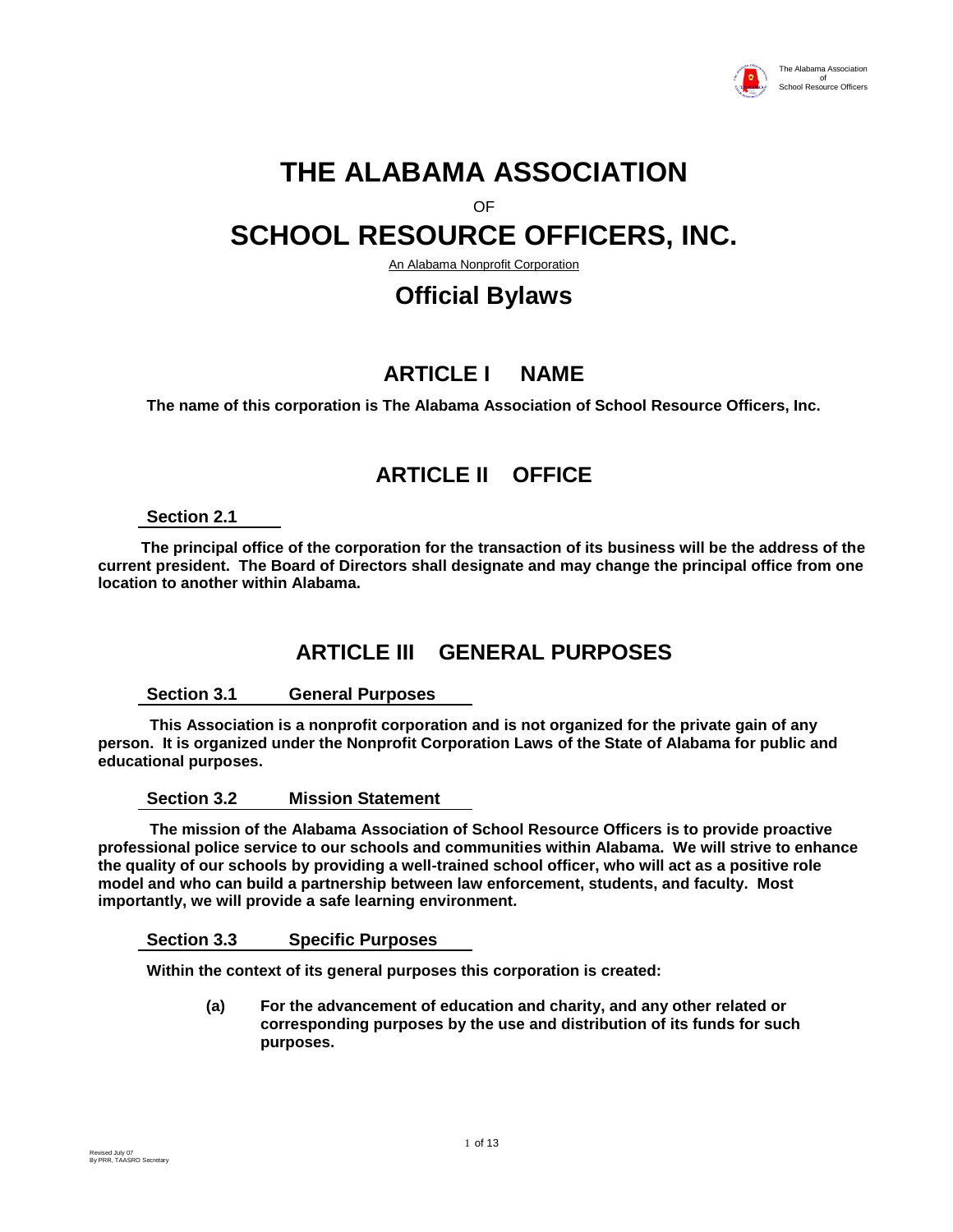

- **(b) To provide a means to disseminate, share, advise, and coordinate information on the value of qualified law enforcement officers to teach elementary, middle/junior high school and high school students on the principles of good citizenship and community responsibility.**
- **(c) To conduct educational workshops and seminars for the purpose of making the community aware of the problems of school violence and the dangers of alcohol and drugs abuse, criminal activities, and other anti-social behavior.**
- **(d) To serve as an educational association for law enforcement officers working with juveniles and to enhance juvenile understanding of law enforcement, civil and the criminal justice system.**
- **(e) To promote community involvement in all aspects of the juvenile justice system.**
- **(f) To conduct an annual summer training conference for School Resource Officers and Educators on the Alabama Gulf Coast.**

#### **Section 3.4 Limitations**

 **To operate exclusively in any other manner for such educational and charitable purposes as will qualify it as an exempt organization under Section 501 (C) (3) of the Internal Revenue Code of 1954, as amended, or under any corresponding provisions of any subsequent federal tax laws covering the distribution to organizations qualified as tax exempt organizations under the Internal Revenue Code, as amended.**

#### **Section 3.5 Distribution of Assets Upon Dissolution**

 **Upon dissolution, the Board of Directors, shall, after paying or making provision for the payment of all of the debts and other liabilities of the corporation, distribute the remaining assets of the corporation as specified in a plan of distribution adopted in accordance with Section 10-3A-142, Code of Alabama, 1975, or the corresponding provision of any subsequent nonprofit corporation statute. The plan of distribution shall provide for the distribution of the remaining assets of the corporation to those other entities and organizations as shall at the time qualify as entities or organizations described in Sections 501(c)(3) and 170(c)(2) of the Code which the Board deems organized and operated for purposes similar to those of the corporation**.

### **ARTICLE IV MEMBERS**

**This corporation shall have the following classes of membership:**

#### **Section 4.1 Active Members (Regular)**

 **A person shall be eligible for active membership if he or she is an S.R.O. or an ex-S.R.O. still active in law enforcement and in good standing, and a school based officer, e.g., D.A.R.E.**

#### **Section 4.2 Support Members (Reserve)**

 **Supporting membership may be conferred on a person who express an interest in furthering the objectives and purpose of the Corporation.** 

#### **Section 4.3 Honorary Members**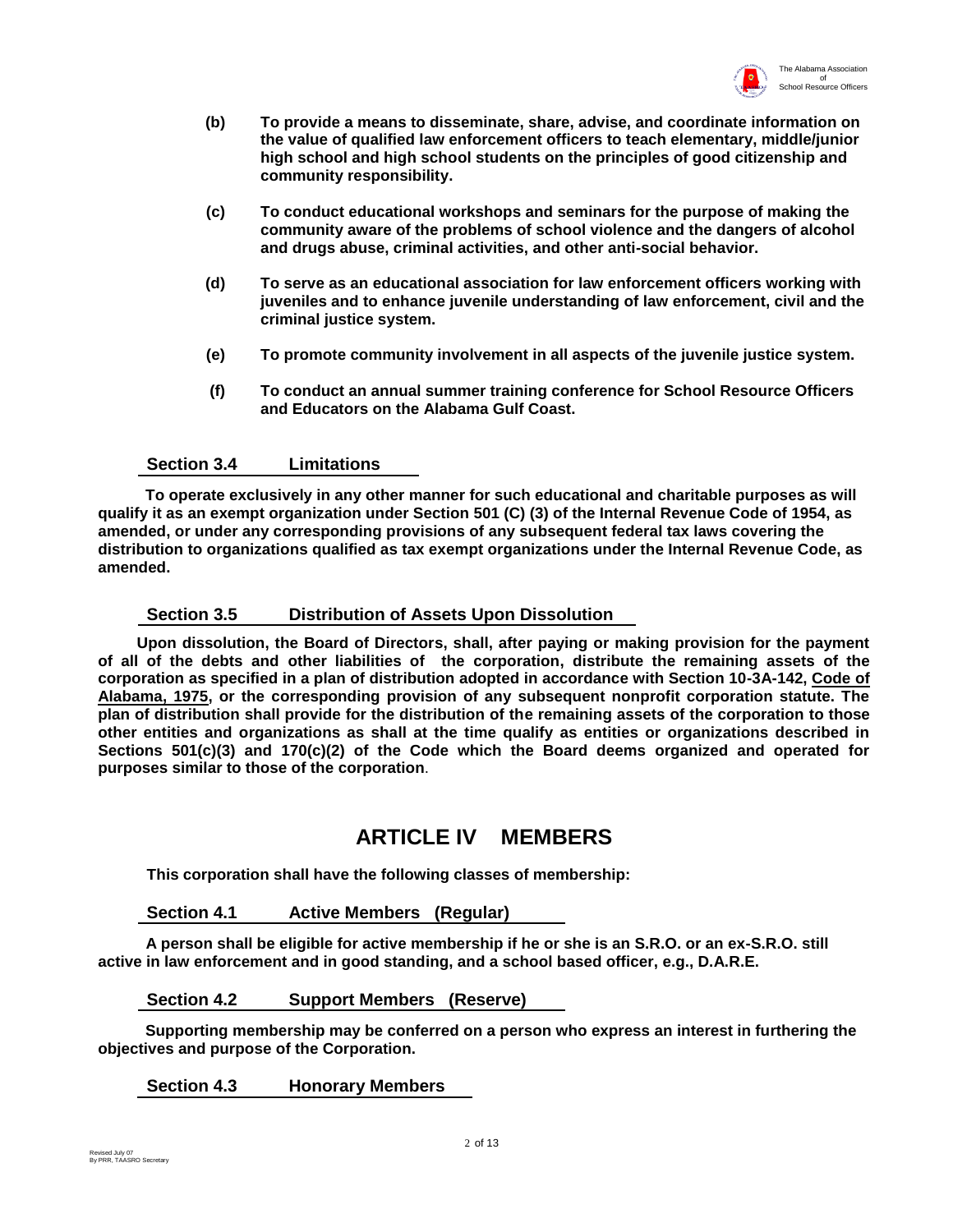

 **Honorary membership may be conferred on any person who has expressed and demonstrated an interest in the advancement of School Resource Officer programs as part of the Alabama education system.**

#### **Section 4.4 Fees and Assessments**

 **The Board may assess a membership fee as a condition of initial or continued membership.**

#### **Section 4.5 Membership Meetings**

 **Meetings of the active members shall be held at least annually and at such place that the Board designates by resolution or, if not so designated, at the principal office of the corporation, upon giving notice by mail or publication.**

- **(a) The annual membership meeting will be held for the purpose of election of officers, when applicable and to approve matters pertaining to the corporation as the Board of Directors may direct from time to time.**
- **(b) The active members present at any annual meeting of members shall constitute a quorum for the purpose of election or to transact business. Only active members (regular) may vote in any election or on corporation matters presented to the membership.**

### **ARTICLE V STATUTORY AGENT**

 **The current president of the association will be considered to be the statutory agent.**

### **ARTICLE VI**

#### **Section 6.1 General Corporate Powers**

 **Subject to the provisions and limitations of the Alabama Nonprofit Corporation Laws and any other applicable laws, and subject to any limitation of the articles of incorporation or bylaws regarding actions of the Board of Directors, the corporation's activities and affairs shall be managed and all corporate powers shall be exercised by or under the direction of the Board.** 

- **(a) Appoint and remove, at the pleasure of the Board, all the corporation's committees, agents and employees; prescribed powers and duties for them that are consistent with law, with the articles of incorporation, and with these bylaws.**
- **(b) Change the principal office or the principal business office from one location to another; conduct its activities within Alabama; designated any place within the state for holding any meeting.**
- **(c) Adopt and use a corporate seal.**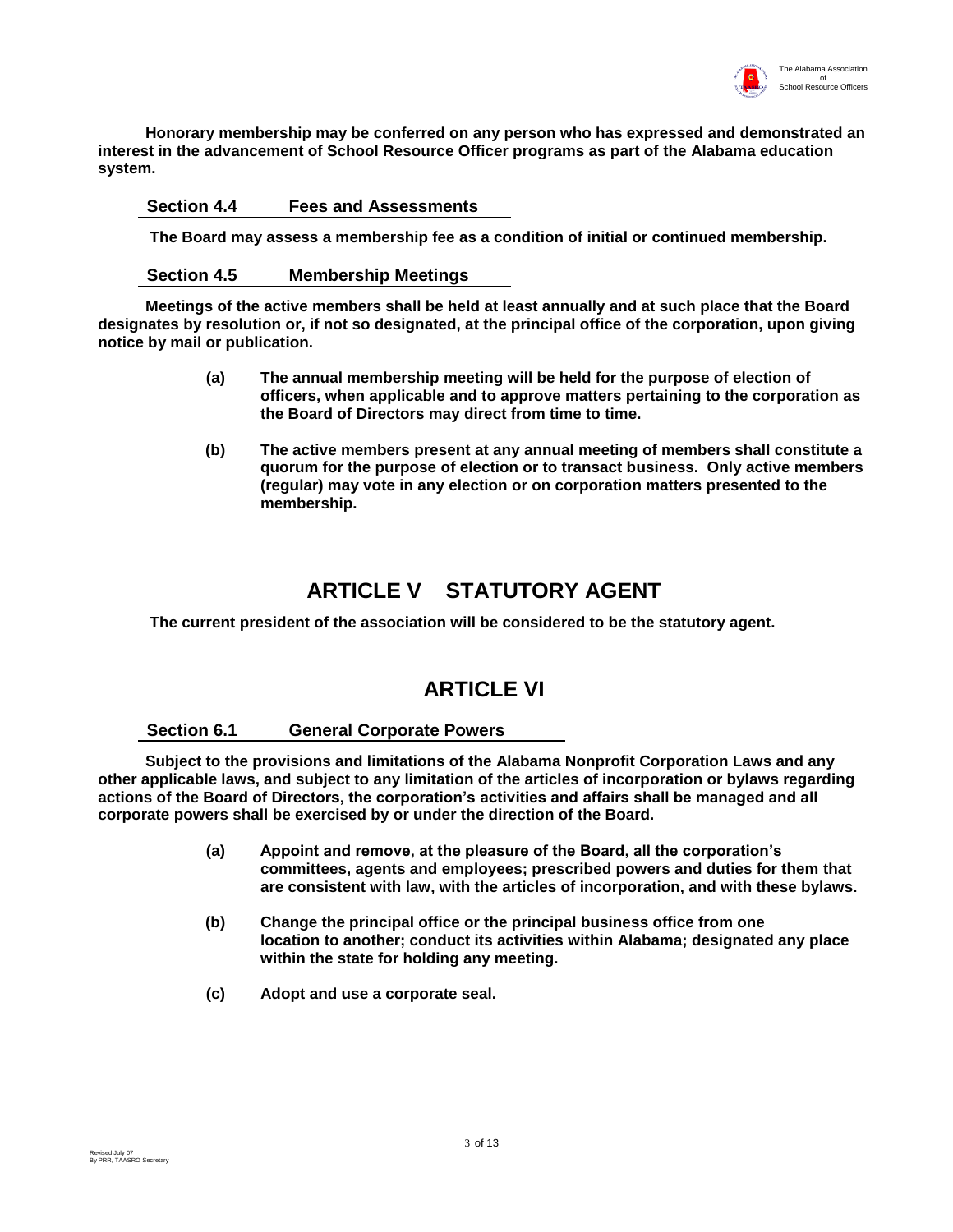

**(d) Borrow money and incur indebtedness on behalf of the corporation and cause to be executed and delivered for the corporation's purposes, in the corporate name, promissory notes, bonds, debentures, deeds of trust, mortgages, pledges, hypothecations and other evidences of debt and securities.**

#### **Section 6.3 Number and Qualifications of Directors**

 **The authorized number of directors shall be no less than six (6). Each elected officer, the immediate past president and a regional director from each of the following regions shall constitute the Board of Directors:**

| <b>President</b> | <b>Vice President</b> | <b>Secretary</b>  | <b>Treasurer</b> | <b>Logistics Officer</b> | <b>Education Coordinator</b> |
|------------------|-----------------------|-------------------|------------------|--------------------------|------------------------------|
| <b>Region I</b>  | <b>Region II</b>      | <b>Region III</b> | <b>Region IV</b> | <b>Region V</b>          | <b>Region VI</b>             |

**Region I representing the counties of:**

**Lauderdale, Limestone, Madison, Colbert, Lawrence, Morgan, Franklin, Marion, Winston, Cullman, Lamar, Fayette, & Walker**

**Region II representing the counties of:**

**Jackson, Calhoun, Clay, DeKalb, Cleburne, St. Clair, Marshall, Etowah, Talladega, Blount, Cherokee, and Randolph**

**Region III representing the counties of:**

**Shelby, Chilton, Coosa, Tallapoosa, Elmore, Autauga, Dallas, & Perry**

**Region IV representing the counties of:**

**Pickens, Tuscaloosa, Jefferson, Bibb, Greene, Hale, & Sumter**

**Region V representing the counties of:**

**Chambers, Lee, Macon, Russell, Montgomery, Bullock, Barbour, Pike, Henry, Dale, Coffee, Geneva, & Houston**

**Region VI representing the counties of:**

**Marengo, Choctaw, Clarke, Wilcox, Lowndes, Crenshaw, Butler, Monroe, Washington, Conecuh, Covington, Escambia, Baldwin, & Mobile**

**Section 6.4 Vacancies on the Board of Directors**

- **(a) Events Causing Vacancies. A vacancy or vacancies on the Board shall exist on the occurrence of the following:** 
	- **1. The death or resignation of any member.**
	- **2. The declaration by resolution of the Board of a vacancy in the office of a member who has been declared of unsound mind by an order of court, convicted of a felony, or found by final order or judgment of any court to have breached a duty.**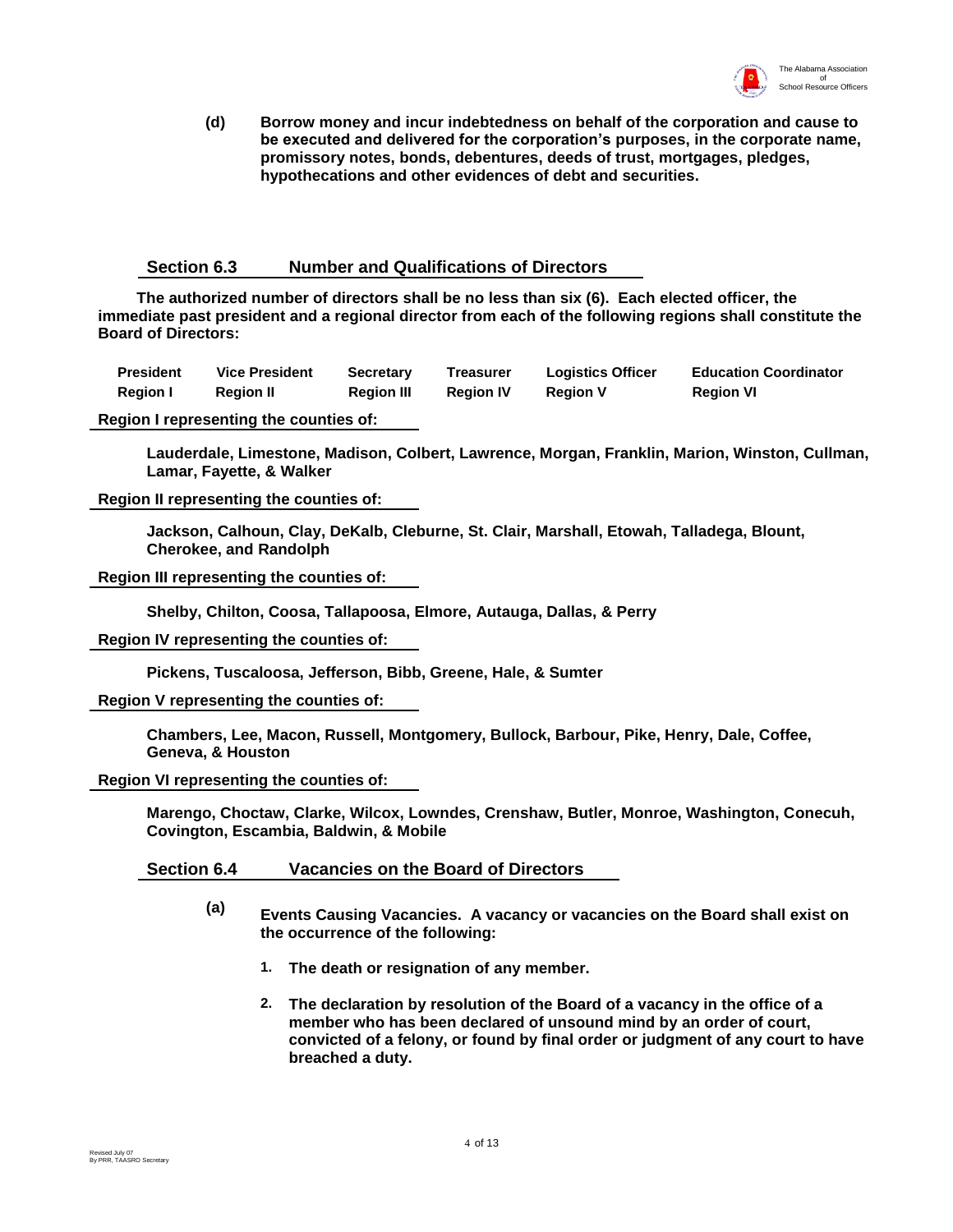

- **3. Consecutive meetings of the Board. Such board member may request a hearing with the Board to explain the absences within ten (10) days of being notified of the Board's intentions.**
- **(b) Resignation**

**Except as provided below, any member of officer may resign by giving written notice to the chairman of the Board, if any, or to the president or the secretary of the Board. The resignation shall be effective when notice is given unless it specifies a later time for the resignation to become effective. If a member or officer's resignation is effective at a late time, the Board may elect a successor to take office, as of the date the resignation becomes effective.**

**(c) The Board may not dissolve or merge the association without the approval of the general membership in attendance at the annual summer conference business meeting.**

#### **Section 6.5 Board of Director Meetings**

 **The Board shall hold an annual meeting for purpose of organization and transaction of other business. Other regular or special meetings of the Board may be held at such time and place as the Board may fix from time to time.**

- **(a) Special meetings of the Board for any purpose may be called at any time by the president, any vice president, or the majority of the board of directors. Notice of the time and place of special meetings shall be given to each member by one of the following methods:**
	- **1. By personal delivery of written notice.**
	- **2. By first class mail, postage prepaid.**
	- **3. By telephone, either directly to the member or to a person at the member's office who would reasonably be expected to communicate that notice promptly to the member.**
	- **4. By email or email list. All such notices shall be given or sent to the member's address, telephone number, or email address as shown on the records of the corporation.**
- **(b) Notices of Board meetings shall be sent to members at least seven days prior to a Board meeting.**
- **(c) Notice of a meeting need not be given to any board member who, either before or after the meeting sign a waiver of notice, a written consent to the holding of the meeting, or an approval of the minutes of the meeting . The waiver of notice or consent need not specify the purpose to the meeting. All such waivers, consents, and approvals shall be filed with the corporate records or made a part of the minutes of the meeting. Notice of the meeting need not be given to any board member who attends the meeting and does not protest, or at the commencement of the meeting, the lack of notice to him or her.**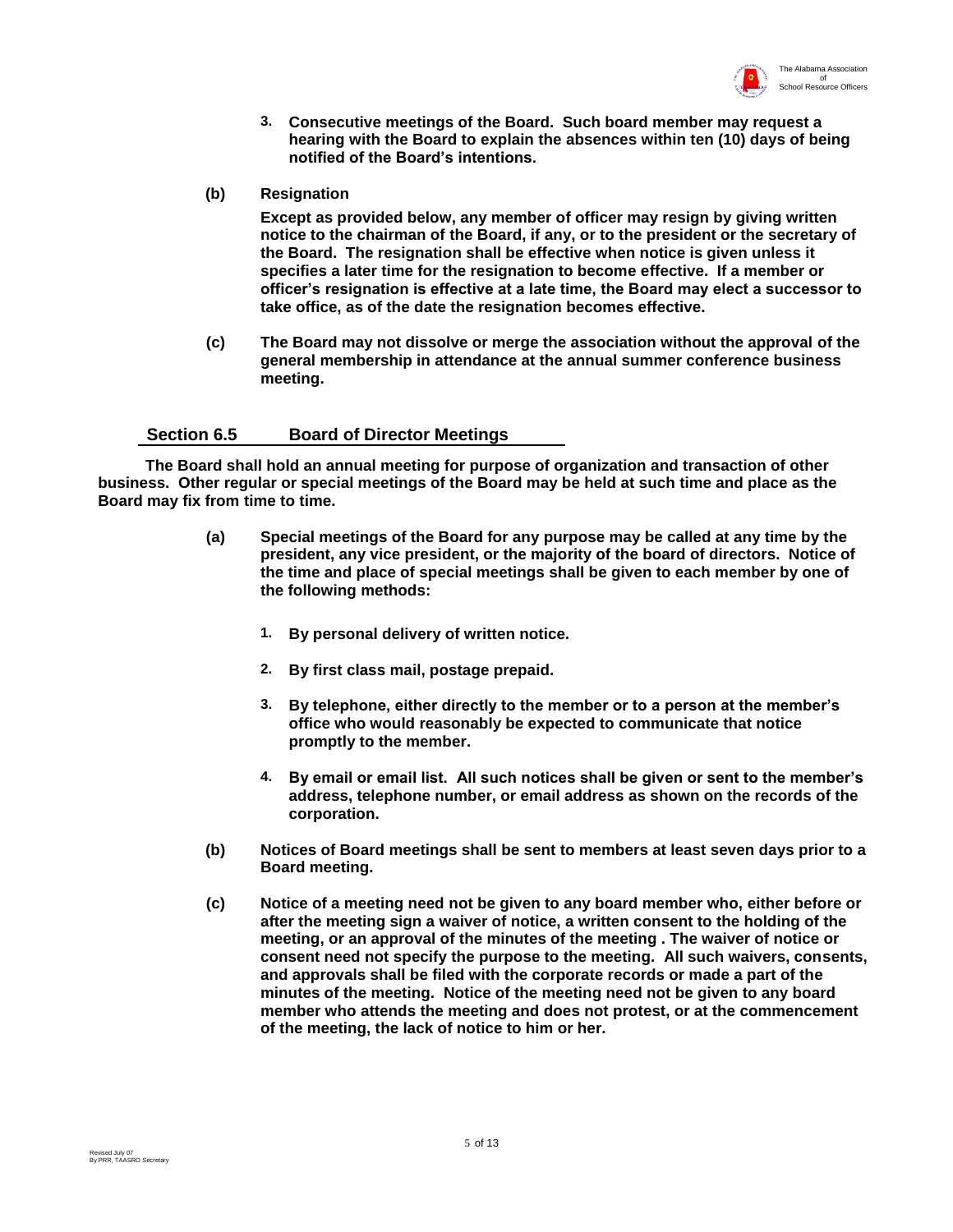

#### **Section 6.6 Quorum**

 **A majority of the Directors of the Board present at a regular or special meeting shall constitute a quorum for the transaction of business, except to adjourn. Every action taken or decision made by a majority of the members present at a duly held meeting at which a quorum is present shall be the act of the Board. A meeting at which a quorum is initially present may continue to transact business, despite the withdrawal of members. A majority of the members present, whether or not a quorum is present, may adjourn any meeting to another time and place.** 

#### **Section 6.7 Action Without a Meeting**

 **Any action that the Board is required or permitted to take may be taken without a meeting if all members of the Board consent in writing to the action; provided, however, that the consent of any member who has a material financial interest in a transaction to which the corporation is a party shall not be required for approval of that transaction. Such action by written consent shall have the same force and effect as any other validly approved action of the Board. All such consents shall be filed with the minutes of the proceedings of the Board.** 

#### **Section 6.8 Compensation and Reimbursement**

 **Officers may receive such compensation, if any, for their services as officers, and such reimbursement of expenses, as the Board may determine by resolution to be just and reasonable as to the corporation at the time that the resolution is adopted. Any compensation or reimbursement must be in compliance with Section 8.13.** 

### **ARTICLE VII COMMITTEES**

#### **Section 7.1 Committees of the Board**

 **The Board, by resolution adopted by a majority of the directors, provided a quorum is present, may create one or more committees, each consisting of two or more directors. Appointments to committees of the Board shall be made by the president and approved by majority vote of the directors. The Board may appoint one or more directors as alternate members of any such committee, who may replace any absent members at any meeting. Any such committee, to the extent provided in the Board resolution, shall have all the authority of the Board, except that no committee, regardless of Board resolution may:**

- **(a) Fill vacancies on the Board or on any committee that has the authority of the Board.**
- **(b) Amend or repeal bylaws or adopt new bylaws.**
- **(c) Amend or repeal any resolution of the Board that, by its express terms is not so amendable or repealable.**
- **(d) Create any other committee of the Board or appoint the members of committees of the Board.**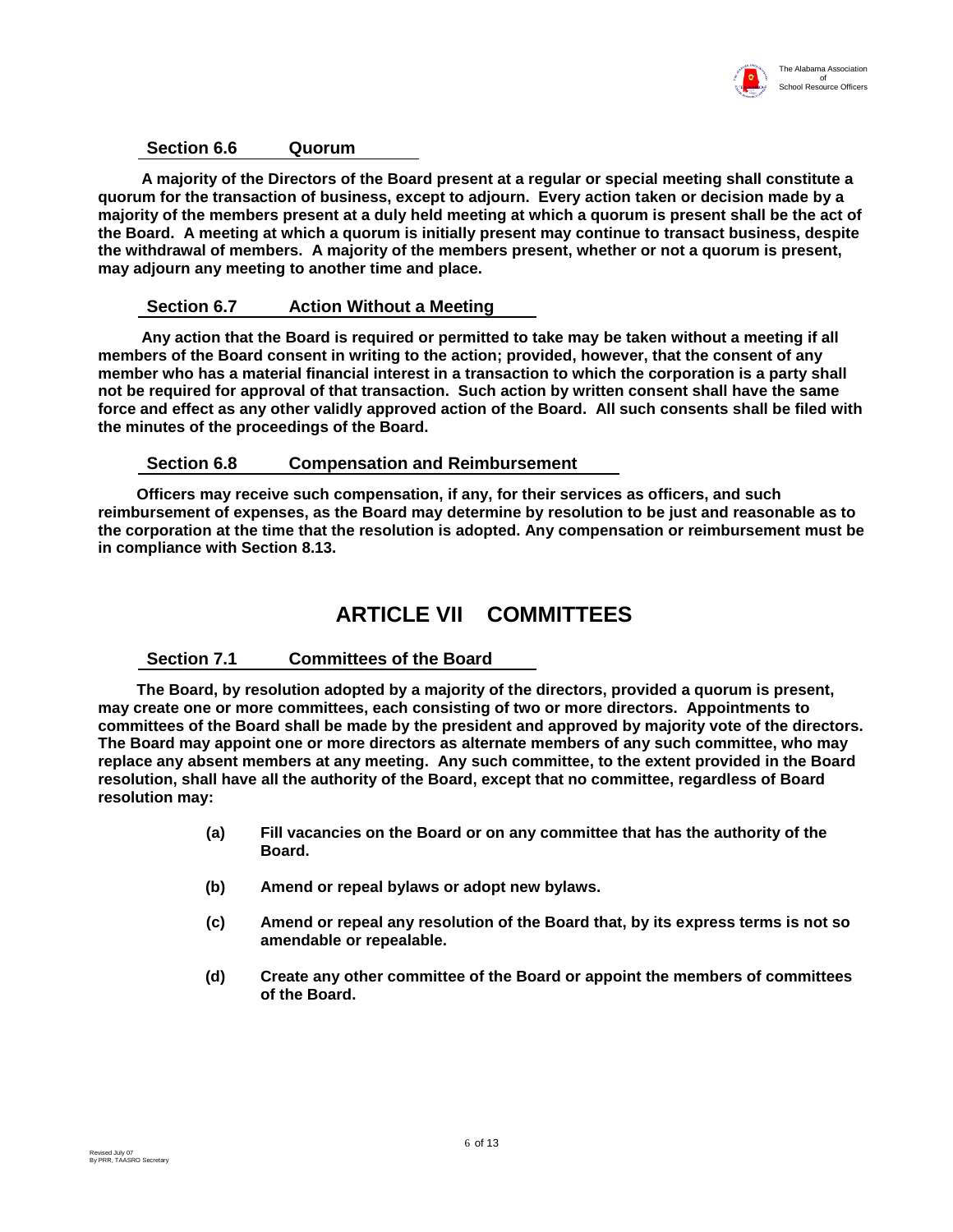

**(e) Approve any contract or transaction to which the corporation is a party and in which one or more of its members has a material financial interest. Notwithstanding any provision of these bylaws to the contrary, the president, as chief executive officer of the corporation, and with the concurrence of a vice president, may appoint or designate a member of the Board to serve as an alternate or substitute member of a committee of the Board when and to the extent that such appointment is needed to expedite an emergency project of the corporation, and no meeting of the Board is planned at such time as to allow a delay of such appointment to a committee.**

#### **Section 7.2 Meetings and Actions of Committees**

 **Meetings and actions of committees of the Board shall be governed by, held, and taken in accordance with the provisions of these bylaws concerning meetings and other Board actions, except that the time for regular meetings of such committees and the calling of special meetings of such committees may be determined either by Board resolution or, if there is none, by resolution of the committee of the Board. Minutes of each meeting of any committee of the Board shall be kept and shall be filed with the corporate records. The Board may adopt rules for the government of any committee, provided they are consistent with these bylaws or, in the absence of rules adopted by the Board, the committee may adopt such rules.** 

#### **Section 7.3 Executive Committee**

 **There is created an Executive Committee of the Board which shall be comprised of the president, who shall serve as chairman, the vice president, secretary, and the treasurer (chief financial officer). The executive committee shall act with and have all the authority of the Board to act on behalf of the corporation. Action of the Executive Committee will be presented to the Board of Directors at the next scheduled meeting of the Board. The Board of Directors may amend or ratify any action taken by the Executive Committee.**

### **ARTICLE VII OFFICERS**

#### **Section 8.1**

 **Departmental Board Seat Limitation No more than two (2) people from the same department shall serve on the board at the same time.**

#### **Section 8.2 Election, Designation, and Term of Office**

 **All officers, except those appointed pursuant to Section 7.3 shall be elected by the active members (regular) at an annual meeting of the corporation. Officers shall hold office until the expiration of their term of office. Each term of office shall be for two (2) years. The office of president, vice president, secretary, treasurer, education coordinator, and logistics officer shall be by election statewide. Region directors shall be elected by members from that region.**

**Section 8.3 Other Officers**

 **The Board may appoint any other officers, including assistant officer positions that the corporation may require. Each officer so appointed shall have the title, hold office for the period, have the authority, and perform the duties specified in these bylaws or determined by the Board.**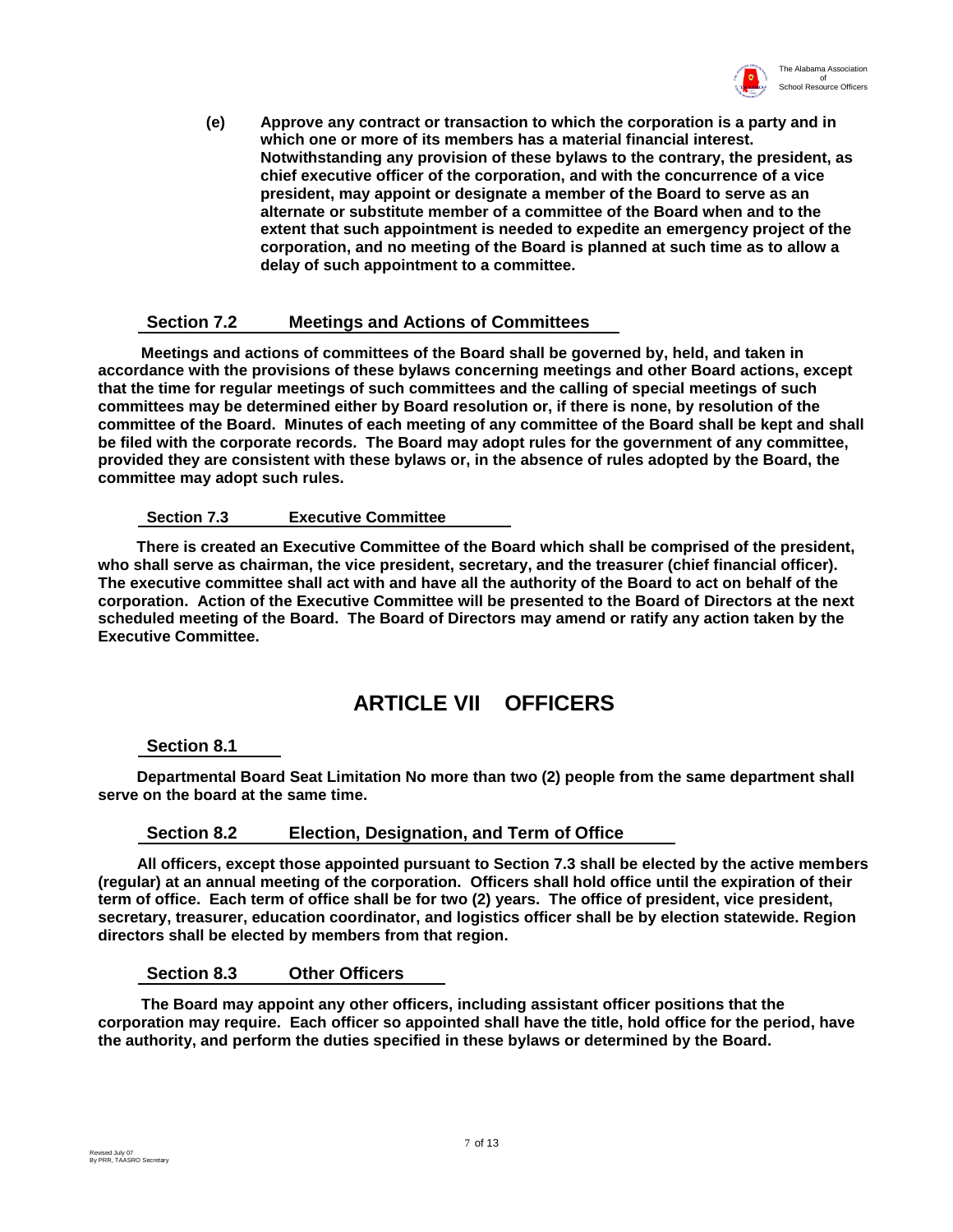

#### **Section 8.4 Removal of Officers**

 **Any officer may be removed, for cause, with the approval of the voting power of the corporation, at any regular or special meeting of the Board members and such officer shall be removed should he/she cease to be qualified for the office as provided in these bylaws.** 

#### **Section 8.5 Resignation of Officers**

 **Any officer may resign at any time by giving written notice to the corporation. The resignation shall take effect as of the date the notice is received or at any later time specified in the notice and, unless otherwise specified in the notice, the resignation need not be accepted to be effective. Any resignation shall be without prejudice to the rights, if any, of the corporation under any contract to which the officer is a party.**

#### **Section 8.6 Vacancies in Office**

 **A vacancy in any office because of death, resignation, removal, disqualification, or any other cause shall be filled by appointment from the Board.**

#### **Section 8.7 President**

 **Subject to the control of the Board, the president shall be the general manager of the corporation and shall supervise, direct and control the corporation's activities, affairs, and officers. The president shall preside at all board meetings. The president shall have such other powers and duties as the Board or bylaws may prescribe. The president has voting power.**

#### **Section 8.8 Vice President**

 **If the president is absent or disabled, the vice president shall perform all duties of the president. When so acting, the vice president shall have all powers of and be subject to all restrictions on the president. The vice presidents shall have such other powers and perform such other duties as the Board or these bylaws may prescribe. The vice president shall perform those tasks and serve on such committees as the president or the Board of Directors shall direct. The vice president has voting power.** 

#### **Section 8.9 Secretary**

#### **(a) Book of Minutes**

**The secretary shall keep or cause to be kept, at the corporation's principal office or such other place as the Board may direct, a book of minutes of all meetings, proceedings and actions of the Board, and of committees of the Board. The minutes of the meeting shall include the time and place that the meeting was held, whether the meeting was annual, regular, or special, and, if special, how authorized, the notice given, the names of those present at the Board or committee meetings. The secretary shall keep, or cause to be kept, at the principal office, if any, a copy of the articles of incorporation and bylaws, as amended to date.**

#### **(b) Notices, Seal and Other Duties**

**The secretary shall give, or cause to be given, notice of all meetings of the Board and of committees of the Board required by these bylaws to be given. The secretary shall keep the corporate seal in safe custody and shall have such other powers and perform such other duties as the board or the bylaws may prescribe.**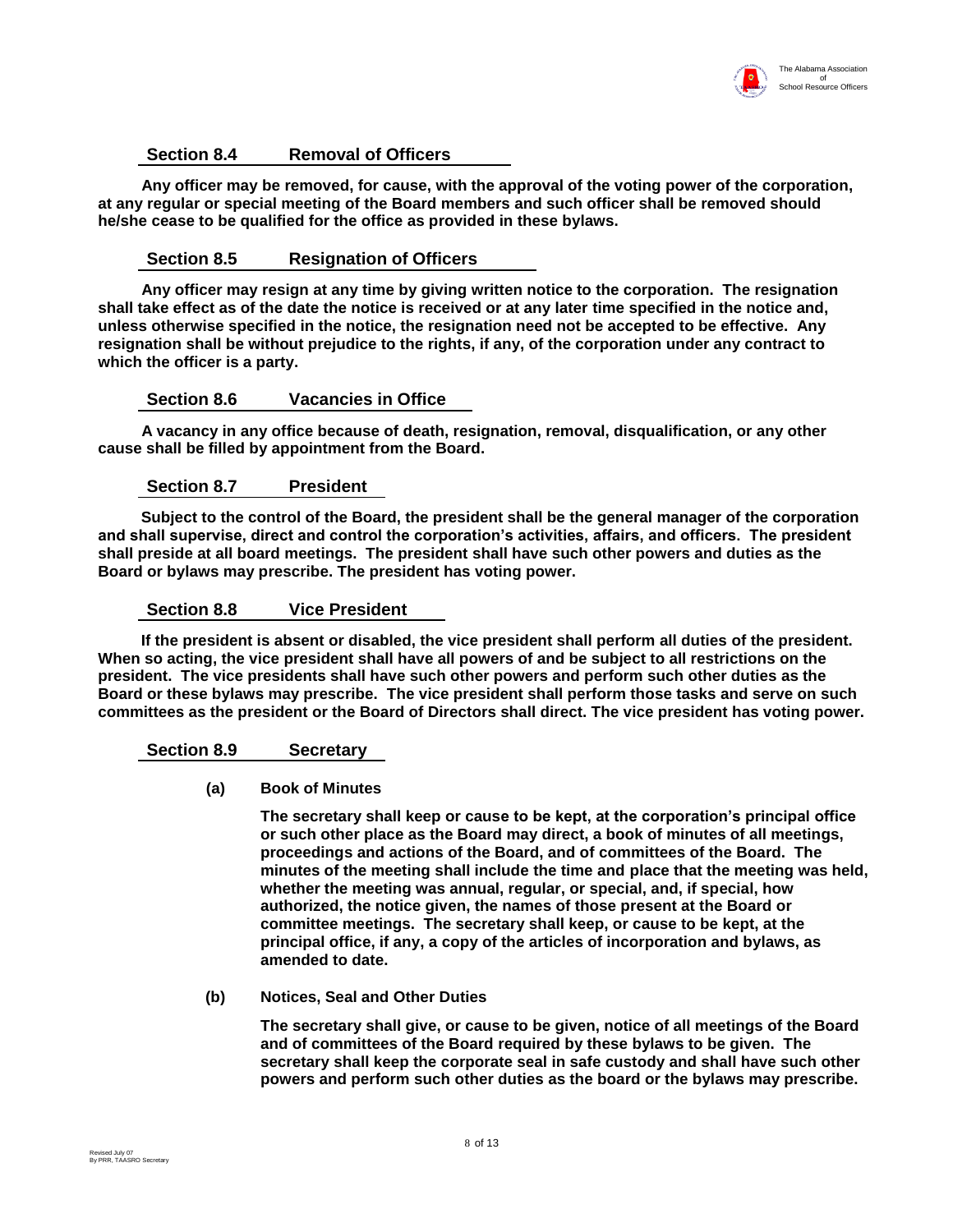

**The secretary has voting power.**

**Section 8.10 Treasurer (Chief Financial Officer)**

**(a) Books of Accounts**

**The treasurer (chief financial officer) shall keep and maintain, or cause to be kept and maintained, adequate and correct books and accounts of the corporation's properties and transactions. The chief financial officer shall send or cause to be given to the members such financial statements and reports as are required to be given by law, by these bylaws, or by the Board. The books of account shall be open to inspection by any member, in good standing, at all reasonable times.**

#### **(b) Deposit and Disbursement of Money and Valuables**

**The chief financial officer shall deposit, or cause to be deposited, all money and other valuables in the name and to the credit of the corporation with such depositories as the Board may designate, shall disburse the corporation's funds as the board may order, shall render to the president, and the Board, when requested, an account of all transactions as chief financial officer and of the financial condition of the corporation, and shall have such other powers and perform such other duties as the Board or the bylaws may prescribe.**

**(c) Bonds**

**If required by the Board, the chief financial officer shall give the corporation a bond in the amount and with the surety of sureties specified by the Board for faithful performance of the duties of the office and for restoration to the corporation of all its books, papers, vouchers, money, and other property of every kind in the possession of under the control of the chief financial officer on his or her death, resignation, retirement, or removal from office. The treasurer has voting power.** 

#### **Section 8.11 Education Coordinator**

 **The Education Coordinator shall keep and maintain all training records for the association. Organize and disseminate training opportunities to the members of the association. The education coordinator has voting power.**

**Section 8.12 Logistics Officer**

 **The Logistics Officer's responsibilities are to gather materials and information to organize the annual conference and any other TAASRO event. The logistics officer has voting power.**

**Section 8.13 Use of TAASRO Funds**

 **The Board shall insure that no TAASRO funds will be used or provided to pay for rooms, food, or per diem for Board members at any special or scheduled Board meeting or any TAASRO conference at the exclusion of the membership.** 

### **ARTICLE XI ELECTION OF OFFICERS AND DIRECTORS**

**Section 9.1 Election of Directors**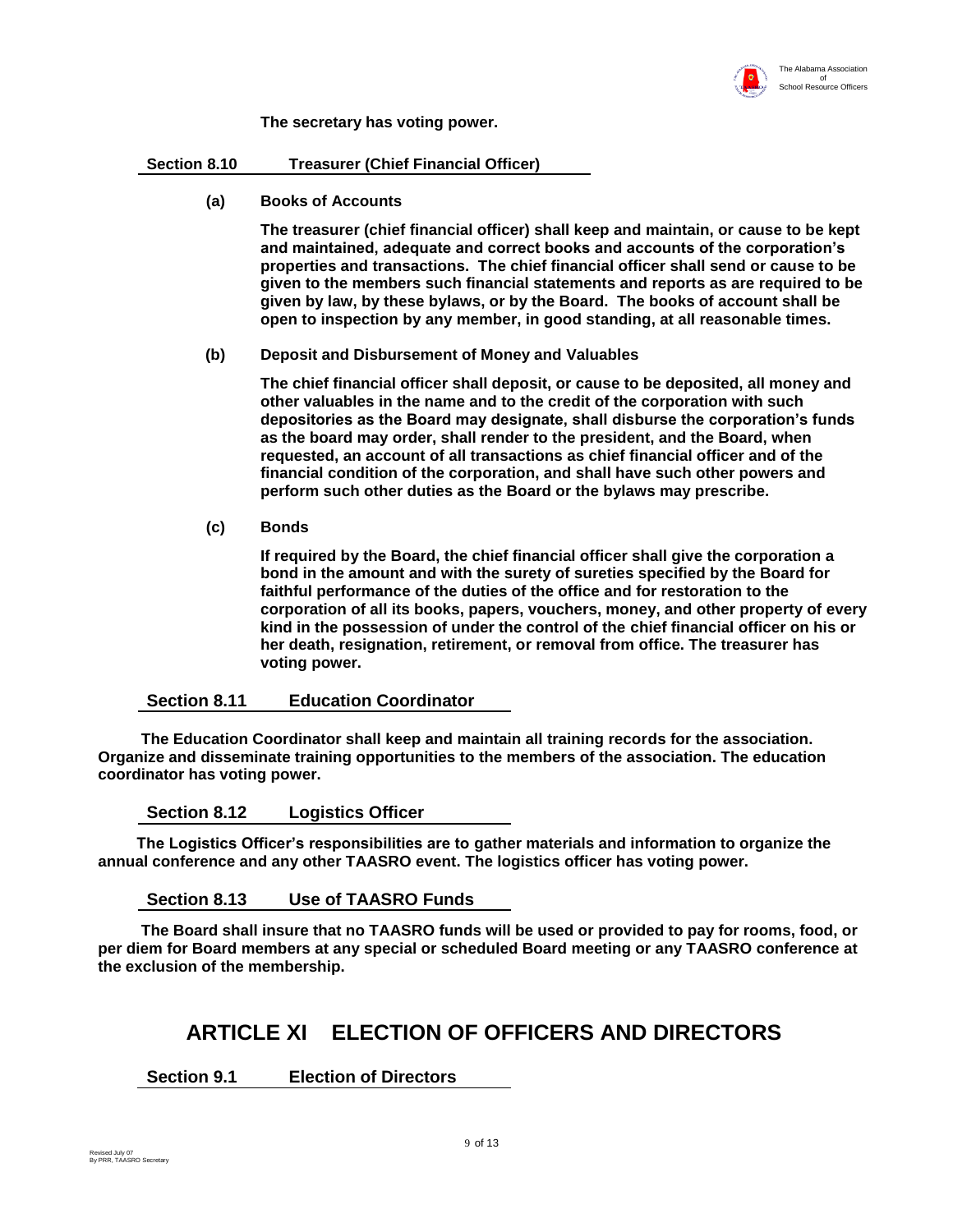

 **Each regional director shall be elected to a two (2) year term of office. All active members (regular), in good standing within the designated region, shall elect their regional director by ballot returnable to the person or committee designated by the Board of Directors.**

#### **Section 9.2 Nominations**

 **A regular member, in good standing, may run as a candidate for any Board position, which nomination must be submitted, in writing, to the chairman of the Election Committee or the secretary on or before 30 days prior to the start of the annual conference of any election year. The election committee shall consist of serving Board members whose position is not up for election at that year's conference.**

#### **Section 9.3 Notice and Balloting**

 **Whenever an office for election is challenged, an election forum will be held during the annual conference. All regular members in attendance at the conference shall be entitled to vote.**

#### **Section 9.4 Certification of Election**

 **The Elections Committee shall be responsible to count all ballots returned and shall certify each election for office. Elected officers shall assume their office upon the adjournment of the annual meeting of the Board and members.**

#### **Section 9.5 Election of Officers**

 **Each officer shall be nominated and elected by written ballot for a two-year term. An active member, in good standing, may run as a candidate for a specific office by submitting his/her intentions, in writing, to the chairman or the secretary of the Elections Committee. Officers shall be elected by ballot at the annual meeting of the regular members. Sections 8.4 of these bylaws shall also apply to the election of officers. To be elected as an officer or director, the person must be employed or appointed as a School Resource Officer or law enforcement supervisor of a school resource officer program.**

#### **Section 9.6 Election Process**

 **In order to maintain a working knowledge of TAASRO's mission and the bylaws the election process is split into two elections.**

- **(a) On even ending years the following positions will be up for election:**
	- **1. President**
	- **2. Treasurer**
	- **3. Education Coordinator**
	- **4. Region I**
	- **5. Region III**
	- **6. Region V**
- **(b) On odd ending years the following positions will be up for election:**
	- **1. Vice President**
	- **2. Secretary**
	- **3. Logistics Officer**
	- **4. Region II**
	- **5. Region IV**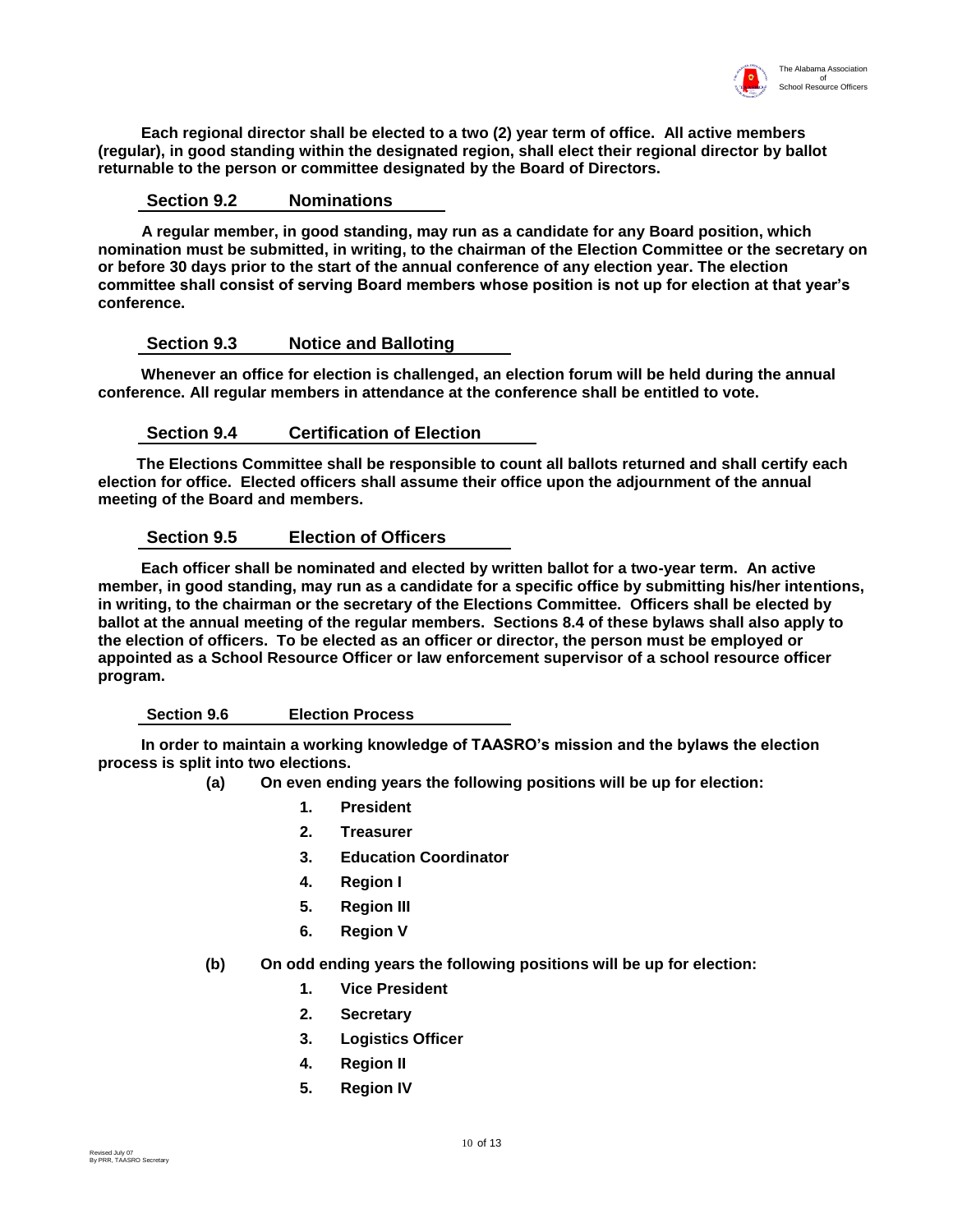

**6. Region VI**

# **ARTICLE X INDEMNIFICATION**

#### **Section 10.1 Right of Indemnity**

 **To the fullest extent permitted by law, this corporation shall indemnify its members, officers, employees, and other persons described in these bylaws including persons formerly occupying any such position, against all expenses, judgments, fines, settlements and other amount actually and reasonably incurred by them in connection with any claim or legal proceeding as that term is generally used, and including an action by or in the right of the corporation, by reason of the fact that the person is or was a person described in any such cause of action, so long as the person did not act in a grossly negligent manner or in violation of state or federal criminal law.**

#### **Section 10.2 Approval of Indemnity**

 **On written request of the Board by any person seeking indemnification the Board shall promptly determine whether an acceptable standard of conduct has been met and may thereafter authorize indemnification. If the Board cannot authorize indemnification because the number of members who are parties to that proceeding with respect to which indemnification is sought prevents the formation of a quorum of members who are not parties to that proceeding, the Board shall appoint a committee of non-party members to examine the facts and evidence and make a determination whether the applicable standard of conduct has been met and if so, the committee shall authorize indemnification.**

#### **Section 10.3 Advancement of Expenses**

 **To the fullest extent permitted by law and except as otherwise determined by the Board in a specific instance, expenses incurred by a person seeking indemnification under Sections 10.1 and 10.2 of these bylaws in defending any proceeding covered by those sections shall be advanced by the corporation before final disposition of the proceeding, on receipt by the corporation of an undertaking by or on behalf of that person that the advance will be repaid unless it is ultimately determined that the person is entitled to be indemnified by the corporation for those expenses.**

#### **Section 10.4 Insurance**

 **The corporation shall have the right to purchase and maintain insurance to the full extent permitted by law on behalf of its officers, members, employees, and other agents, against any liability asserted against or incurred by any officer, member, employee, or agent in such capacity or arising out of the officer's member's, employee's or agent's status as such.**

# **ARTICLE XI RECORDS AND REPORTS**

#### **Section 11.1 Maintenance of Corporate Records**

 **The corporation shall keep:** 

- **(a) Adequate and correct books and records of account.**
- **(b) Written minutes of the proceedings of its Board and committees of the Board.**
- **(c) A record of each person's name and address that is associated with this**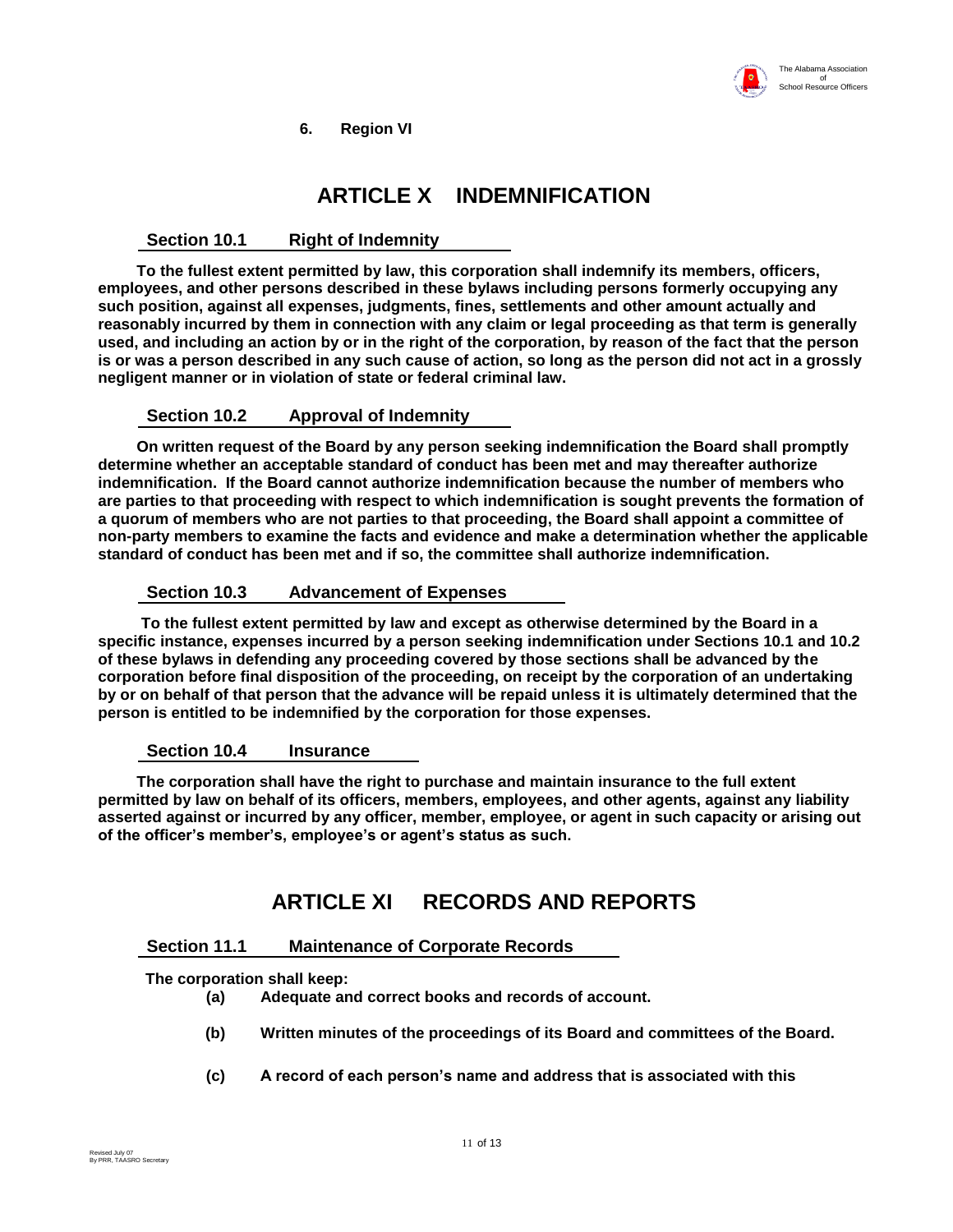

#### **corporation as member, officer, employee or agent.**

#### **Section 11.2 Accounting Records and Minutes**

 **On written demand on the corporation, any member may inspect, copy, and make extracts of the accounting books and records and the minutes of the proceedings of the Board and committee of the Board at any reasonable time for a purpose reasonably related to the members interest as a director. Any such inspection and copying may be made in person or by the member's agent or attorney. Any right of inspection extends to the records of any subsidiary of the corporation.**

#### **Section 11.3 Maintenance and Inspection of Articles and Bylaws**

 **The corporation shall keep at its principal office, at its principal business office, the original or a copy of the articles of incorporation and bylaws, as amended to date, which shall be open to inspection by any member at all reasonable times during office hours. A member shall have an absolute right to inspect the corporations' books, records, documents of every kind, or physical properties.**

#### **Section 11.4 Annual Reports**

 **The Board shall cause an annual report to be sent to the officers and directors within 180 days after the end of the corporation's fiscal year. That report shall contain the following information, in appropriate detail, for the fiscal year:**

- **(a) The assets and liabilities, including the trust funds of the corporation as of the end of the fiscal year.**
- **(b) The principal charges in assets and liabilities, including trust funds.**
- **(c) The revenue or receipts of the corporation both restricted and unrestricted to particular purposes.**
- **(d) The expenses or disbursements of the corporation for both general and restricted purposes.**
- **(e) The annual report shall be accompanied by any report on it of independent accountants or, if there is no such report, by the certificate of an authorized officer of the corporation that such statements were prepared without audit from the corporation's books and records.**

### **ARTICLE XII CONSTRUCTION AND DEFINITIONS**

#### **Section 12.1**

 **Unless the context requires otherwise, the general provisions, rules of construction and definitions in the Alabama Nonprofit Corporation Law shall govern the construction of these bylaws. Without limiting the generality of the preceding sentence, the masculine gender includes the feminine and neuter, the singular includes the plural, the plural includes the singular, and the term "person" includes both a legal entity and a natural person.**